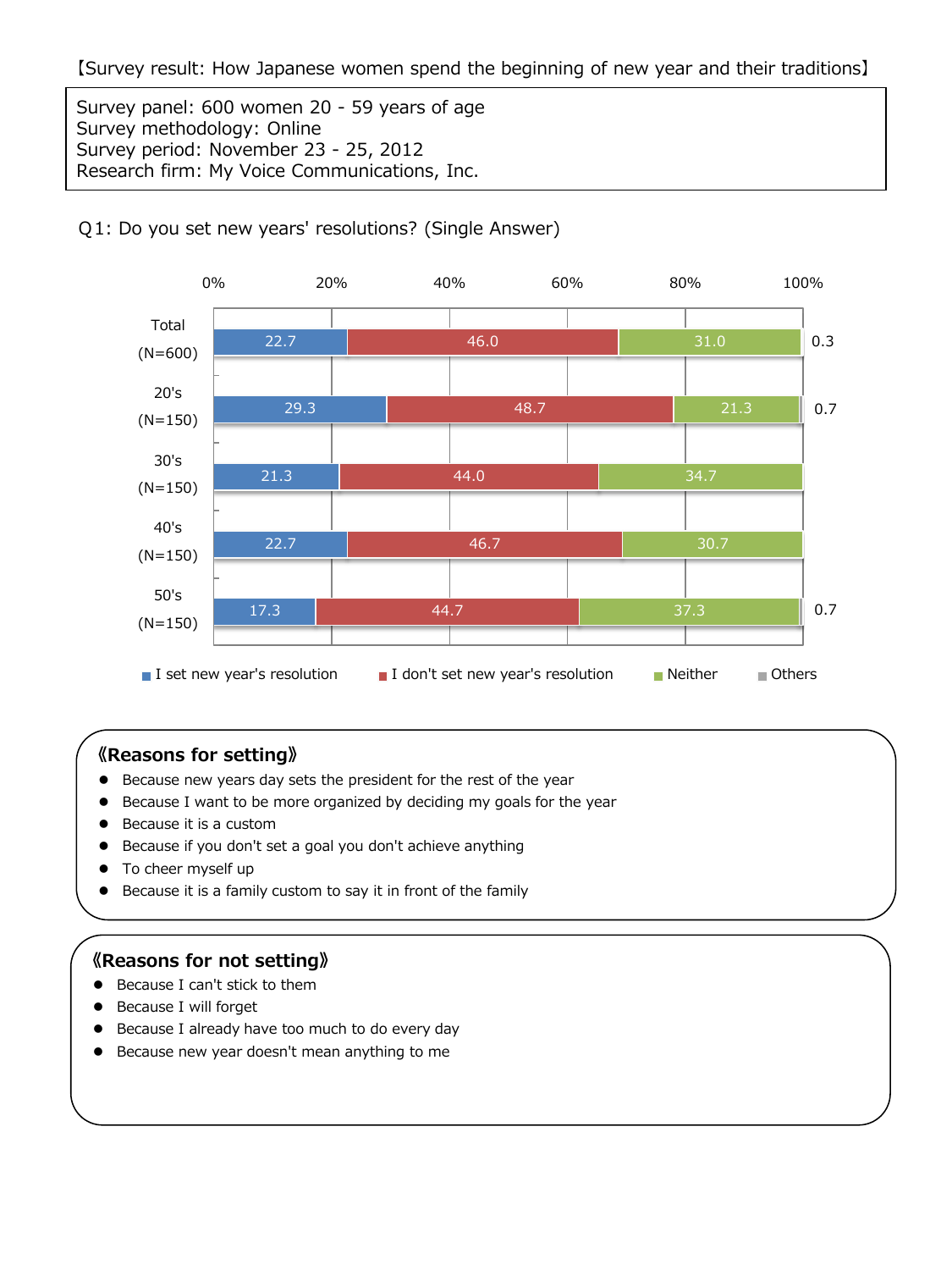### Q2:Do you have any traditions for new year? (Multiple Answer)



### 《Reasons for going to the hairdresser》

- Because I want to revitalized for coming new year
- Because I have a lot of people to visit in the beginning of the year
- Because my parents taught me to do so for August holiday (Obon) and new year

#### 《Reasons for preparing new towel》

- Because I want to revitalized for coming new year with clean towel
- Because I want to use the brand new towel with crease
- Because it's sad to spend new year with old towel

### 《Reasons for preparing new underwear》

- Because it is a tradition since I was young
- Because I want to revitalized for coming new year
- Because I go closer to god when visiting shrine

### 《Reasons for preparing new chopsticks》

- Because it is a tradition since I was young
- To wish for new year of good food
- To steel themselves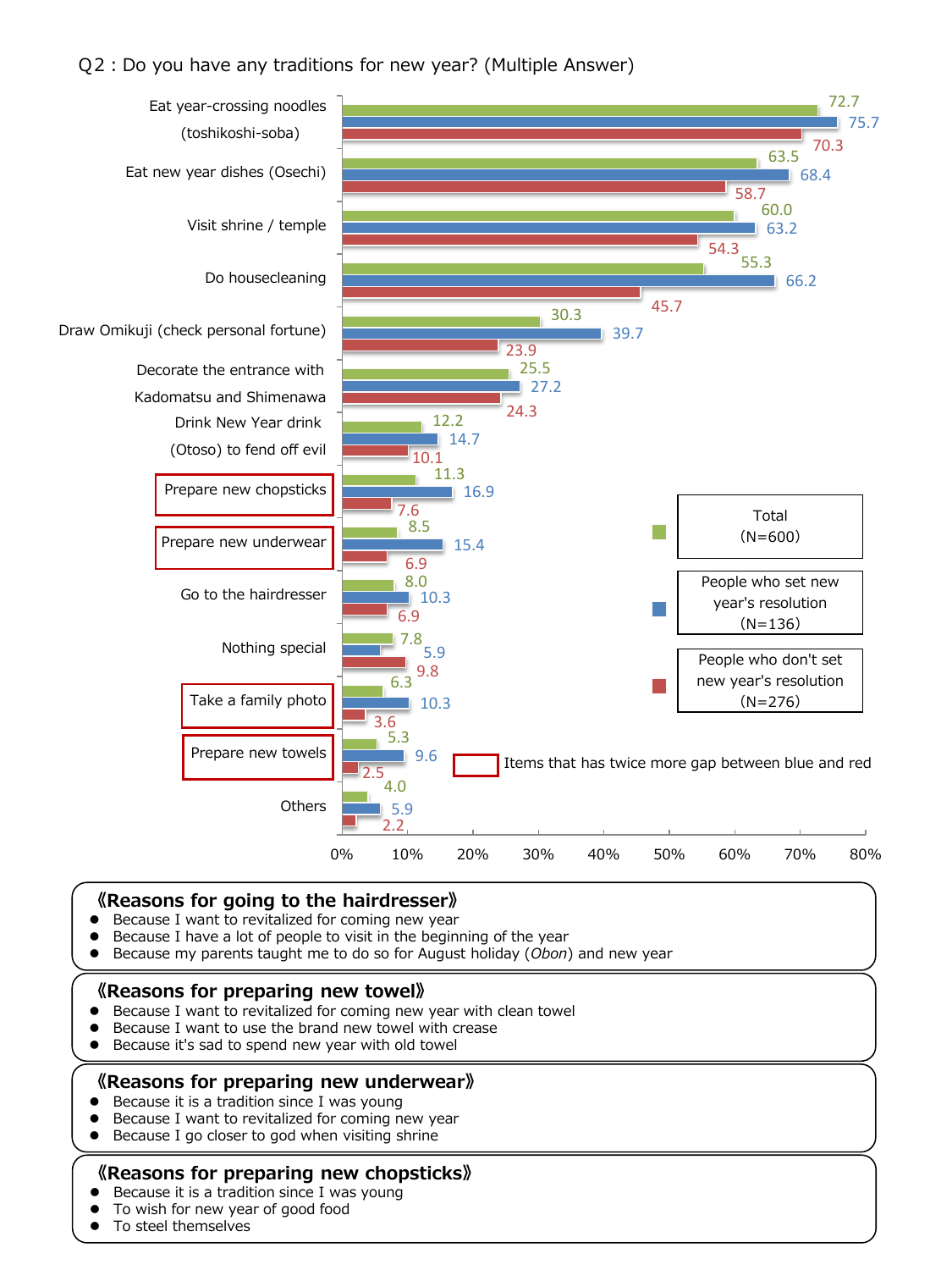

- Because I want to include family favorites
- Because ready made ones taste different from homemade ones

Q3-1:Who prepares new year dishes? (Multiple Answer)

|              | <b>Total</b> |      | <b>Yourself</b> | <b>Mother</b> | Grand<br>parents | <b>Others</b>  |
|--------------|--------------|------|-----------------|---------------|------------------|----------------|
| <b>Total</b> | 333          | N    | 236             | 159           | 16               | 11             |
|              | 100          | $\%$ | 70.9            | 47.7          | 4.8              | 3.3            |
| 20's         | 76           | N    | 35              | 60            | 9                |                |
|              | 100          | $\%$ | 46.1            | 78.9          | 11.8             | 1.3            |
| 30's         | 80           | N    | 46              | 50            | 6                | 1              |
|              | 100          | $\%$ | 57.5            | 62.5          | 7.5              | 1.3            |
| 40's         | 73           | N    | 62              | 29            |                  | $\overline{4}$ |
|              | 100          | $\%$ | 84.9            | 39.7          |                  | 5.5            |
| 50's         | 104          | N    | 93              | 20            | 1                | 5              |
|              | 100          | $\%$ | 89.4            | 19.2          | 1.0              | 4.8            |

※Based on 333 people who answered "I plan to prepare most New Year dishes at home" "I plan to prepare part of New Year dishes at home and purchase the rest" for Q3.